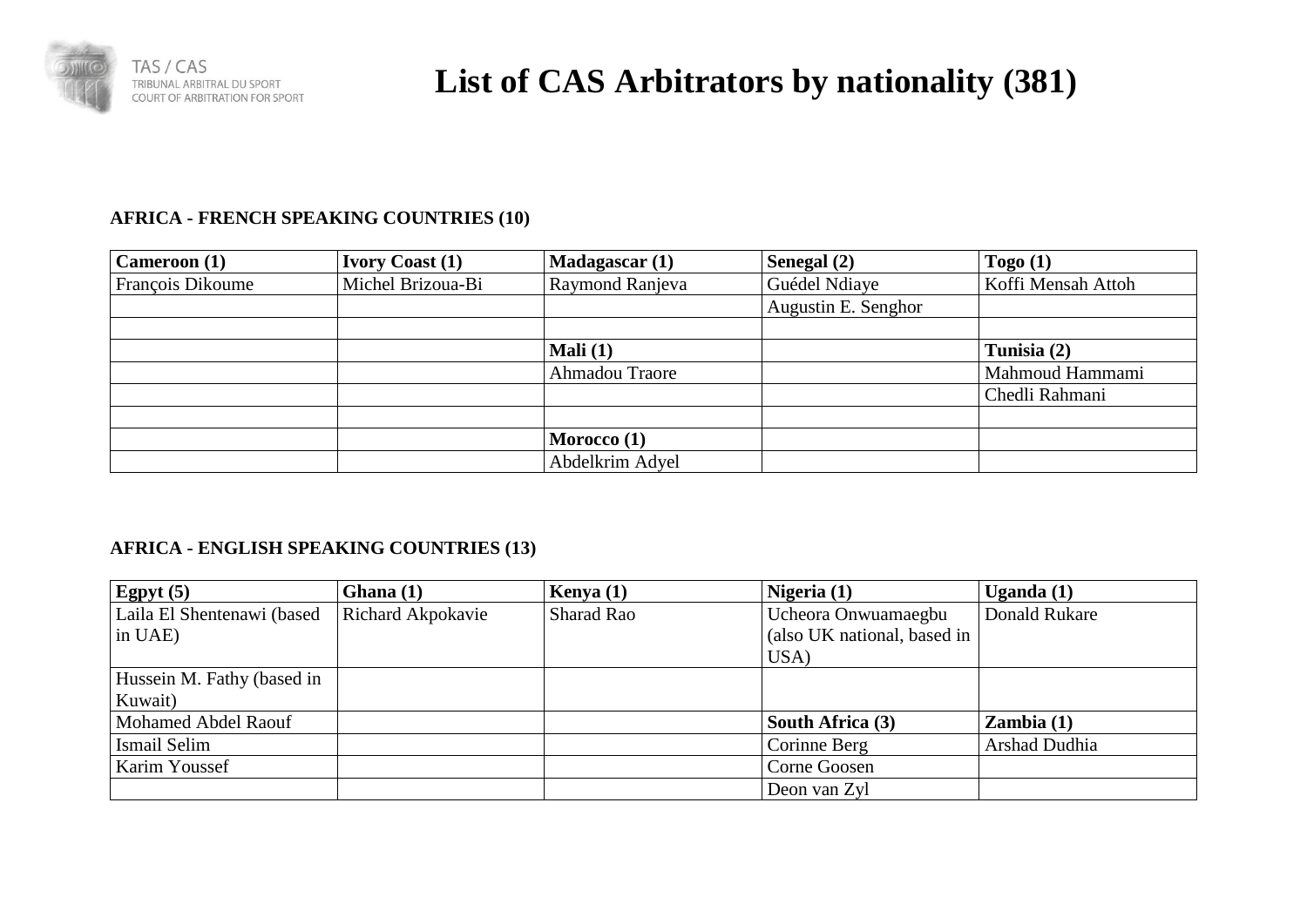## **NORTH AMERICA (49)**

| Canada (14)         | <b>Richard McLaren</b>                          | Jeffrey Benz                | Gabriel Feldman                             | Jennifer Price           |
|---------------------|-------------------------------------------------|-----------------------------|---------------------------------------------|--------------------------|
| Henri Alvarez       | <b>Richard Pound</b>                            | <b>Christopher Campbell</b> | Paul George                                 | <b>Barbara Reeves</b>    |
| Steven Bainbridge   | Daniel Ratushny                                 | Michael Cardozo             | Joshua Gordon                               | Gary R. Roberts          |
| Alan D'Silva        | Janie Soublière                                 | James Carter                | Alan Harris                                 | Jeffrey Rosenthal        |
| Pierre Dalphond     | Allan Stitt                                     | <b>Steve Champlin</b>       | Gary Johansen                               | <b>Stephen Ross</b>      |
| Robert Décary       |                                                 | Rosalyn Chapman             | Richard Kreindler (based in Russell F Sauer |                          |
|                     |                                                 |                             | Germany)                                    |                          |
| Bruno De Vita       | <b>United States (35)</b>                       | <b>Richard Chernick</b>     | Jeffrey Mishkin                             | John Charles Thomas      |
| Stephen Drymer      | Roger Abrams                                    | <b>Edward Colbert</b>       | James Murphy                                | <b>Kristen Thorsness</b> |
| <b>Yves Fortier</b> | Laura Abrahamson                                | Anita DeFrantz              | Mark Muedeking                              | Glenn Wong               |
| Jack Graham         | Mark Baker                                      | David Evans                 | Cameron Myler                               |                          |
|                     | Chiann Bao (based in Hong John Faylor (based in |                             | Maidie Oliveau                              |                          |
|                     | Kong)                                           | Germany)                    |                                             |                          |

#### **CENTRAL AMERICA AND THE CARIBBEAN (11)**

| Costa Rica (1)       | Guatemala (2)             | Honduras (1)        | Mexico $(5)$                 | Trinidad & Tobago $(1)$ |
|----------------------|---------------------------|---------------------|------------------------------|-------------------------|
| Margarita Echeverria | Maria René Archila Cruz   | Hector R. Maldonado | Fernando Cabrera García      | Om Lalla                |
| Bermudez             |                           |                     |                              |                         |
|                      | Marco Leal (based in USA) |                     | Jaime Castillo               |                         |
|                      |                           |                     | Ricardo de Buen Rodriguez    |                         |
|                      | Jamaica $(1)$             |                     | Francisco González de Cossío |                         |
|                      | Winston Anderson (also    |                     | Anna Peniche                 |                         |
|                      | Barbadian)                |                     |                              |                         |

#### **SOUTH AMERICA (21)**

| Argentina (5)              | Brazil (4)                                         | Chile $(2)$                   | Ecuador $(1)$            | Peru $(1)$            |
|----------------------------|----------------------------------------------------|-------------------------------|--------------------------|-----------------------|
| Gustavo A. Abreu           | Roberto de Palma Barracco Juan P. Arriagada Aljaro |                               | Carlos León Acosta       | Carlos Matheus López  |
|                            | (also Italian national)                            |                               |                          |                       |
| Guillermo Cabanellas (also | Daniel Cravo Souza                                 | Gonzalo Bossart (also         |                          |                       |
| Spanish national)          |                                                    | Swiss national)               |                          |                       |
| Mariano Clariá             | Luiz Felipe Guimarães                              |                               | Paraguay (4)             | Uruguay $(1)$         |
|                            | Santoro                                            |                               |                          |                       |
| Diego Ferrari              | Francisco Müssnich                                 | Colombia (2)                  | Luis Breuer              | Santiago Durán Hareau |
| Gerardo Pablo Terrilé      |                                                    | Felipe De Vivero              | Maria Gwynn              |                       |
|                            |                                                    | <b>Ernesto Gamboa Morales</b> | Roberto Moreno Rodriguez | Venezuela (1)         |
|                            |                                                    |                               | José Antonio Moreno      | Carlos Terán          |
|                            |                                                    |                               | Rodriguez                |                       |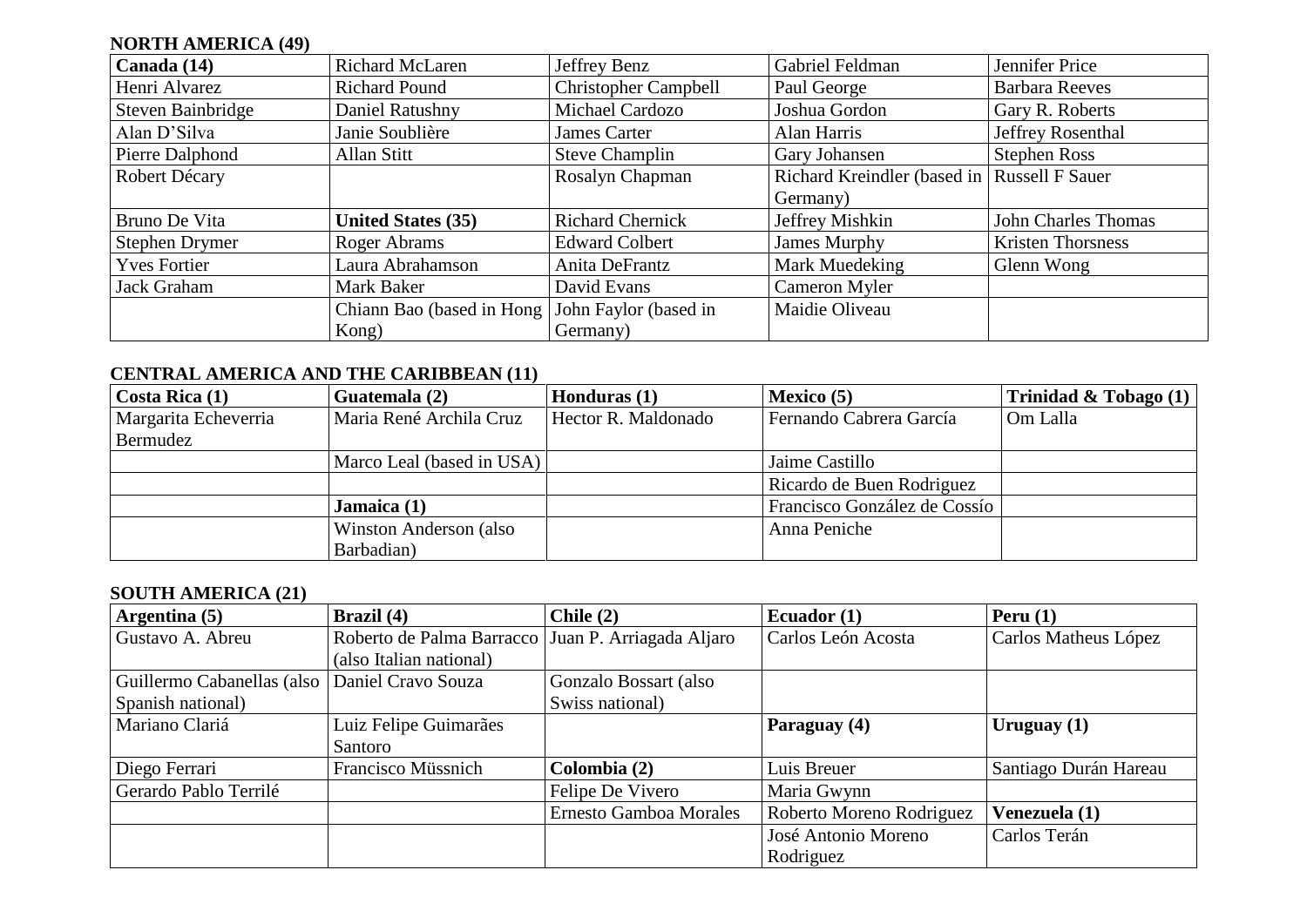### **WEST ASIA (24)**

| <b>Bahrain</b> (1)         | Israel $(5)$         | $\mathrm{O} \text{atar} (2)$                      | Saudi Arabia (5)          | UAE(2)                    |
|----------------------------|----------------------|---------------------------------------------------|---------------------------|---------------------------|
| Aysha Mutaywea             | Gil Atar             | Salman Al-Ansari                                  | Sultan Abaalala Alosaimei | Mohammad Al Kamali        |
|                            | Efraïm Barak         | Ghada Darwish                                     | Ahmed Aboemarah           | A.Majid Hassan Al Mehairi |
|                            | Nir Inbar            |                                                   | Bandar Alhamidani         |                           |
|                            | Tal Lavie            |                                                   | Hassan S. Banaser         |                           |
|                            | <b>Esther Winder</b> |                                                   | Majid Khuthaila           |                           |
|                            |                      |                                                   |                           |                           |
| Iran $(4)$                 | Kuwait $(1)$         | Lebanon $(2)$                                     | Omega(1)                  | Palestine (1)             |
| Parand Azizi               | Rashid Alanezi       | Jalal El Ahdab (also French   Abdulwahab Al-Hinai |                           | Mohammad Farouq Al-       |
|                            |                      | national, based in France)                        |                           | Ahmad                     |
| Ahmadreza Barati           |                      | Claudine Helou                                    |                           |                           |
| Jehangir Beglari           |                      |                                                   |                           |                           |
| Mojtaba Kazazi (also Swiss |                      |                                                   |                           |                           |
| national, based in         |                      |                                                   |                           |                           |
| Switzerland)               |                      |                                                   |                           |                           |
|                            |                      |                                                   |                           |                           |

#### **EAST ASIA (30)**

| <b>Brunei</b> (1)        | China $(7)$              | India $(2)$           | Japan(4)           | Korea (3)    |
|--------------------------|--------------------------|-----------------------|--------------------|--------------|
| Puteh Alam Pengiran Anak | Shouzhi An               | Rohinton Mehta        | Akihiko Hara       | Dong Su Ahn  |
|                          | Xianyue Bai              | Rajat Taimni          | Yoshihisa Hayakawa | Jung Dae Joo |
|                          | David Chen               |                       | Yuri Yagi          | Jinwon Park  |
|                          | Mingchao Fan             | Indonesia (2)         | Takuya Yamazaki    |              |
|                          | Song Lu                  | M. Idwan Ganie        |                    |              |
|                          | Ronald Sum (based in     | Anangga Roosdiono     |                    |              |
|                          | Hong Kong)               |                       |                    |              |
|                          | David Wu                 |                       |                    |              |
|                          |                          |                       |                    |              |
| Malaysia (3)             | Philippines (1)          | Singapore (6)         | Vietnam $(1)$      |              |
| Cecil Abraham            | Enrico Ingles y Mendiola | Michael Hwang         | Thi My Dung Nguyen |              |
| Mohd Nasir Bin Sheikh    |                          | Bala Chandran Kandiah |                    |              |
| Mohd Sharif              |                          |                       |                    |              |
| Vinayak Pradhan          |                          | Peter Koh             |                    |              |
|                          |                          | Michael Palmer        |                    |              |
|                          |                          | Chelva R. Rajah       |                    |              |
|                          |                          | Paul A.J. Supramaniam |                    |              |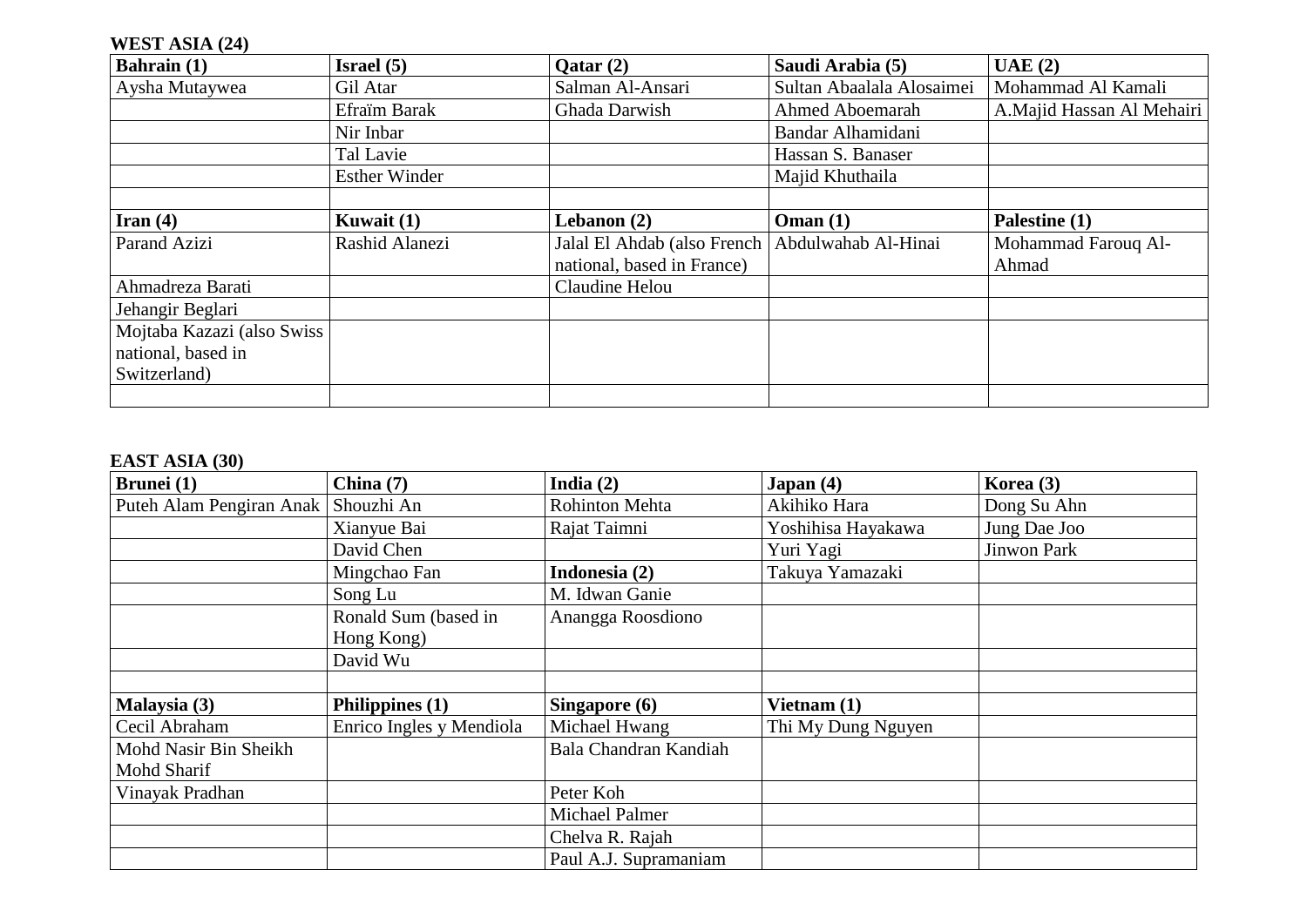| Albania (2)             | Belarus (3)                  | Cyprus(2)                 | Denmark (2)                    | <b>Bernard Foucher</b>      |
|-------------------------|------------------------------|---------------------------|--------------------------------|-----------------------------|
| Genc Boga               | <b>Aliaksandr Danilevich</b> | George Christofides       | Lars Hilliger                  | Julien Fouret               |
| Arben Rakipi            | Siarhei Ilyich               | Chris Georghiades         | Jacob Jorgensen                | Hamid Gharavi (also         |
|                         |                              |                           |                                | Iranian national)           |
|                         | <b>Timour Sysouev</b>        |                           |                                | Alexis Gramblat             |
|                         |                              |                           |                                | Jean-Pierre Karaquillo      |
|                         |                              |                           |                                | Laurence Kiffer             |
|                         | Belgium (6)                  | Croatia (3)               |                                | François Klein              |
|                         | Guido de Croock              | Lovro Badzim              |                                | <b>Franck Latty</b>         |
|                         | <b>Bernard Hanotiau</b>      | Sinisa Petrovic           |                                | Hervé Le Lay                |
|                         | Wouter Lambrecht (based      | Vanja Smokvina            |                                | <b>Didier Linotte</b>       |
|                         | in Spain)                    |                           |                                |                             |
|                         | Herman Verbist               |                           |                                | Mathieu Maisonneuve         |
|                         | Gaëtan Verhoosel (also UK    |                           |                                | Paul Mauriac                |
|                         | national)                    |                           |                                |                             |
|                         | <b>Jasper Wauters</b>        |                           |                                | Andre McDougall (also       |
|                         |                              |                           |                                | Canadian national)          |
|                         |                              |                           |                                | Jan Paulsson (also Swedish  |
|                         |                              |                           |                                | national, based in Bahrein) |
|                         |                              |                           |                                | <b>Didier Poulmaire</b>     |
| Finland (2)             | Bulgaria (2)                 | <b>Czech Republic (1)</b> | France (24)                    | Gérald Simon                |
| Pekka Aho (also Italian | Ivaylo Dermendjiev           | Jan Brodec                | Laurence Boisson de            | Jingzhou Tao (based in      |
| national)               |                              |                           | <b>Chazournes</b> (also Swiss) | Hong Kong)                  |
|                         |                              |                           | national, based in             |                             |
|                         |                              |                           | Switzerland)                   |                             |
| Mika Palmgren           | Yasna Stavreva               |                           | Fanny-Marie Brisdet            | Alain Zahlan de Cayetti     |
|                         |                              |                           | (based in the                  |                             |
|                         |                              |                           | Netherlands)                   |                             |
|                         |                              |                           | <b>Thomas Clay</b>             |                             |
|                         |                              |                           | Jean-Paul Costa                |                             |
|                         |                              |                           | Sophie Dion                    |                             |
|                         |                              |                           | Carine Dupeyron                |                             |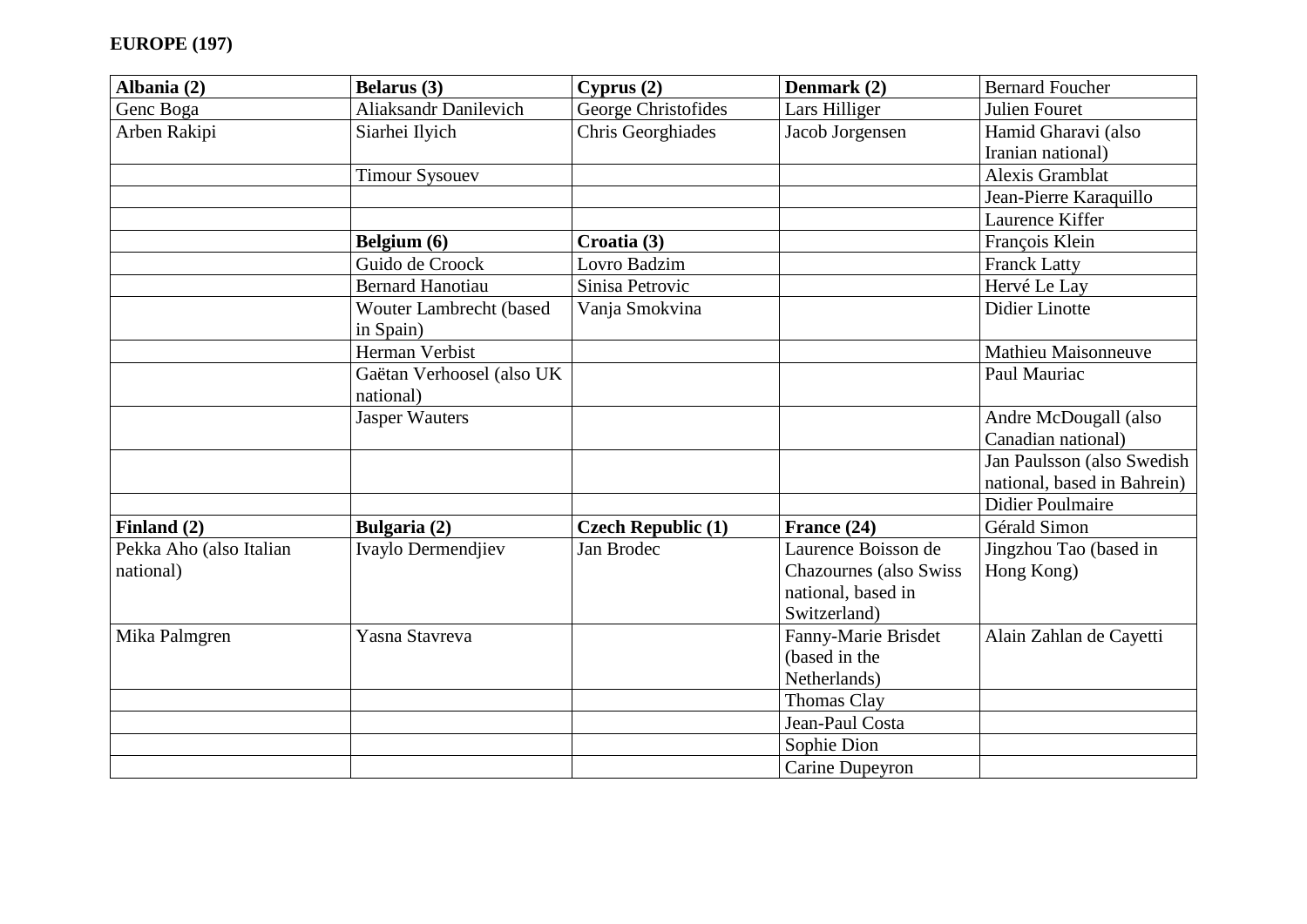# **EUROPE (197)**

| Germany (14)                              | <b>Great Britain (27)</b>                                      | <b>Adam Samuel</b>                                                 | Hungary (5)                                | Ireland (8)                                                          |
|-------------------------------------------|----------------------------------------------------------------|--------------------------------------------------------------------|--------------------------------------------|----------------------------------------------------------------------|
| Stephan Breidenbach                       | Kwadjo Adjepong                                                | Philippe Sands (also<br>French national)                           | Attila Berzeviczi                          |                                                                      |
| Svenja Geissmar (based in<br>UK)          | Michael Beloff                                                 | <b>Nicholas Stewart</b>                                            | Gyula David                                | Pat Barriscale                                                       |
| Ulrich Haas                               | David Cairns (also New<br>Zealand national, based in<br>Spain) | <b>Patrick Stewart</b>                                             | Gyorgy Féher (also<br>Australian national) | James Bridgeman                                                      |
| <b>Axel Heck</b>                          | <b>Menzies Campbell</b>                                        | Romano Subiotto (based<br>in Belgium)                              | Janós Katona                               | Gareth Farrelly (based in<br>UK)                                     |
| Peter Heckel                              | <b>Edward Canty</b>                                            | <b>Blondel Thompson</b>                                            | <b>Emil Neszmely</b>                       | <b>Stuart Gilhooly</b>                                               |
| Heiner Kahlert                            | James Drake (also<br>Australian national)                      | <b>Stephen Townley</b>                                             |                                            | Judith Levine (also<br>Australian national, based<br>in Australia)   |
| Jan Räker                                 | <b>John Anthony Dyson</b>                                      | Greece (4)                                                         | Iceland (1)                                | Niall Meagher (also USA<br>national, based in<br>Switzerland)        |
| Gordon Rapp                               | Ike Ehiribe (also Nigerian<br>national)                        | <b>Stavros Brekoulakis</b><br>(based in UK)                        | <b>Stefan Geir Thorisson</b>               | Sarah O'Shea                                                         |
| <b>Annett Rombach</b>                     | Ian S. Forrester (based in<br>Luxembourg)                      | Petros Mavroidis (also<br>Swiss national, based in<br>Switzerland) | Italy $(11)$                               | Klaus Reichert (also<br>German national, based in<br>UK and Ireland) |
| <b>Martin Schimke</b>                     | Siobán Healy (also Irish<br>national)                          | Georgios Petrochilos<br>(based in France)                          | Stefano Bastianon                          |                                                                      |
| Bruno Simma (based in the<br>Netherlands) | Mark Hovell                                                    | Sofoklis Pilavios                                                  | Guido Carducci (based<br>in France)        |                                                                      |
| Christoph Vedder                          | <b>Geraint Jones</b>                                           |                                                                    | Massimo Coccia                             |                                                                      |
| Georg von Waldenfels                      | Jennifer Kirby (also USA<br>national, based in France)         |                                                                    | Maurizio Cohen (based<br>in Monaco)        |                                                                      |
| Norbert Wühler (based in<br>Switzerland)  | <b>Charles Manzoni</b>                                         |                                                                    | Luigi Fumagalli                            |                                                                      |
|                                           | John P. Mowberry                                               |                                                                    | <b>Cesare Gabasio</b>                      |                                                                      |
|                                           | <b>Christopher Murray</b>                                      |                                                                    | Fabio Iudica                               |                                                                      |
|                                           | Michael Nicholson                                              |                                                                    | Francesco Macri                            |                                                                      |
|                                           | David Phillips (also Irish<br>national)                        |                                                                    | Omar Ongaro (based in<br>Switzerland)      |                                                                      |
|                                           | Robert Reid                                                    |                                                                    | Ruggero Stincardini                        |                                                                      |
|                                           | Anthony Rogers (based in<br>Hong Kong)                         |                                                                    | Jacopo Tognon                              |                                                                      |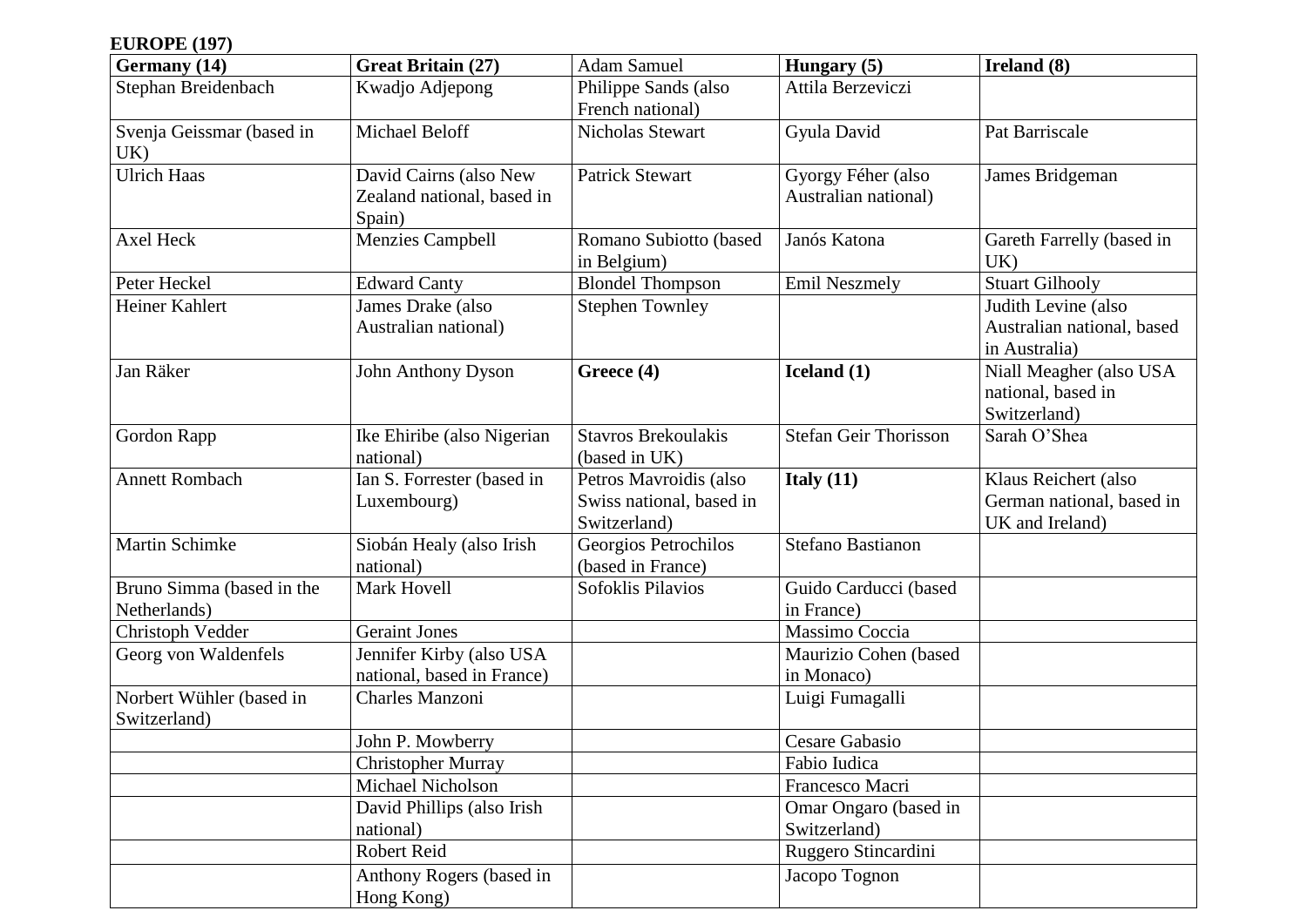# **EUROPE (197)**

| Latvia $(1)$            | Portugal (2)               | Spain $(17)$                     | <b>Switzerland (28)</b>    | Nicolas Ulmer (also USA           |
|-------------------------|----------------------------|----------------------------------|----------------------------|-----------------------------------|
|                         |                            |                                  |                            | national)                         |
| Aldons Vrublevskis      | Rui Botica Santos          | José María Alonso Puig           | Reto Annen                 | Georg von Segesser                |
|                         | João Nogueira da           | Victor Bonnin Reynés             | Luc Argand                 | <b>Bernhard Welten</b>            |
|                         | Rocha                      |                                  |                            |                                   |
| Liechtenstein (1)       |                            | <b>Adreu Camps</b>               | Marco Balmelli             |                                   |
| Markus Wanger           |                            | <b>Miguel Cardenal Carro</b>     | Michele Bernasconi         |                                   |
|                         |                            | <b>Bernardo Cremades</b>         | Markus Bösiger             |                                   |
| Luxembourg (2)          | Poland (5)                 | José María Cruz                  | Dominique Brown-Berset     | Romania (1)                       |
| Jean-Mathias Goerens    | Maciej Balazinski          | Carlos del Campo Colás           | <b>Olivier Carrard</b>     | Dan Visoiu (also USA<br>national) |
| Jacques Radoux          | Eligiusz Krzesniak         | Nicolás de la Plata              | <b>Nicolas Cottier</b>     |                                   |
|                         |                            | Caballero                        |                            |                                   |
|                         | Jakub Laskowski            | J. Felix de Luis y Lorenzo       | Isabelle Fellrath (also    |                                   |
|                         |                            |                                  | Italian national)          |                                   |
| Malta (1)               | <b>Marek Palus</b>         | Kepa Larumbe                     | Jean Gay                   |                                   |
| George Abela            | Andrzej Wach               | Jordi Lopez Batet                | Patrick Grandjean          |                                   |
|                         |                            | José Manuel Maza                 | András Gurovits            |                                   |
| The Netherlands (7)     | Serbia (1)                 | Carmen Nuñez-Lagos               | <b>Bernhard Heusler</b>    |                                   |
|                         |                            | (based in France)                |                            |                                   |
| André Brantjes          | Slaven Moravcevic          | <b>José Manuel Otero Lastres</b> | Patrick Lafranchi          | Turkey (1)                        |
| Otto de Witt Wijnen     |                            | Félix Plaza                      | Alexander McLin (also      | Emin Özkurt                       |
|                         |                            |                                  | USA national)              |                                   |
| Frans de Weger          |                            | José Juan Pintó Sala             | Andrea Meier               |                                   |
| Hendrik Kesler          |                            | Pedro Tomas Marqués              | Daniele Moro (also Italian |                                   |
|                         |                            |                                  | national)                  |                                   |
| Manfred Nan             | Slovakia (1)               |                                  | Pierre Muller              |                                   |
| Dolf Segaar             | <b>Vladimir Novak</b>      |                                  | Christophe Müller          |                                   |
|                         | (based in Belgium)         |                                  |                            |                                   |
| <b>Christian Visser</b> |                            |                                  | <b>Hans Nater</b>          |                                   |
|                         |                            |                                  | Denis Oswald               |                                   |
| Norway (4)              | Slovenia (4)               | Sweden (1)                       | Benoît Pasquier            | Ukraine (3)                       |
| <b>Espen Auberg</b>     | Vesna Bergant<br>Rakocevic | <b>Lars Nilsson</b>              | <b>Pascal Pichonnaz</b>    | Anna Bordiugova                   |
| Mikal Brøndmo           | Peter Grilc                |                                  | Jean-Philippe Rochat       | Olga Hamama                       |
| Mathias Lilleengen      | Anton Jagodic              |                                  | Alexis Schoeb              | Markyian Kliuchkovskyi            |
| Erik Monsen             | Katarina Kresal            |                                  |                            |                                   |